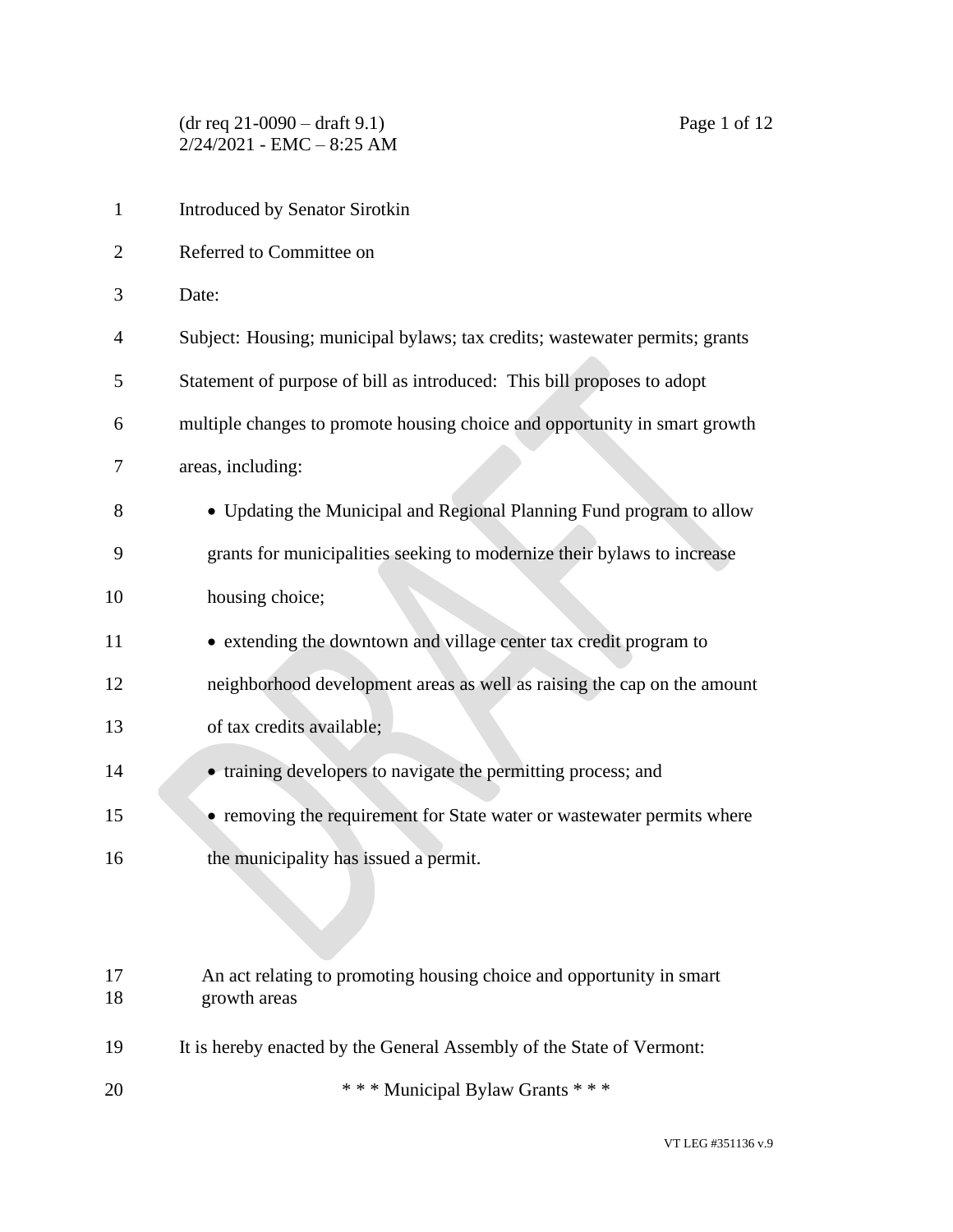(dr req 21-0090 – draft 9.1) Page 2 of 12  $2/24/2021$  - EMC - 8:25 AM

| $\mathbf{1}$   | Sec. 1. 24 V.S.A. § 4306 is amended to read:                                      |
|----------------|-----------------------------------------------------------------------------------|
| $\overline{2}$ | § 4306. MUNICIPAL AND REGIONAL PLANNING FUND                                      |
| 3              | $(a)(1)$ The Municipal and Regional Planning Fund for the purpose of              |
| $\overline{4}$ | assisting municipal and regional planning commissions to carry out the intent     |
| 5              | of this chapter is hereby created in the State Treasury.                          |
| 6              | (2) The Fund shall be composed of 17 percent of the revenue from the              |
| 7              | property transfer tax under 32 V.S.A. chapter 231 and any monies from time to     |
| 8              | time appropriated to the Fund by the General Assembly or received from any        |
| 9              | other source, private or public. All balances at the end of any fiscal year shall |
| 10             | be carried forward and remain in the Fund. Interest earned by the Fund shall      |
| 11             | be deposited in the Fund.                                                         |
| 12             | (3) Of the revenues in the Fund, each year:                                       |
| 13             | (A) 10 percent shall be disbursed to the Vermont Center for                       |
| 14             | Geographic Information;                                                           |
| 15             | (B) 70 percent shall be disbursed to the Secretary of Commerce and                |
| 16             | Community Development for performance contracts with regional planning            |
| 17             | commissions to provide regional planning services pursuant to section 4341a       |
| 18             | of this title; and                                                                |
| 19             | (C) 20 percent shall be disbursed to municipalities.                              |
| 20             | * * *                                                                             |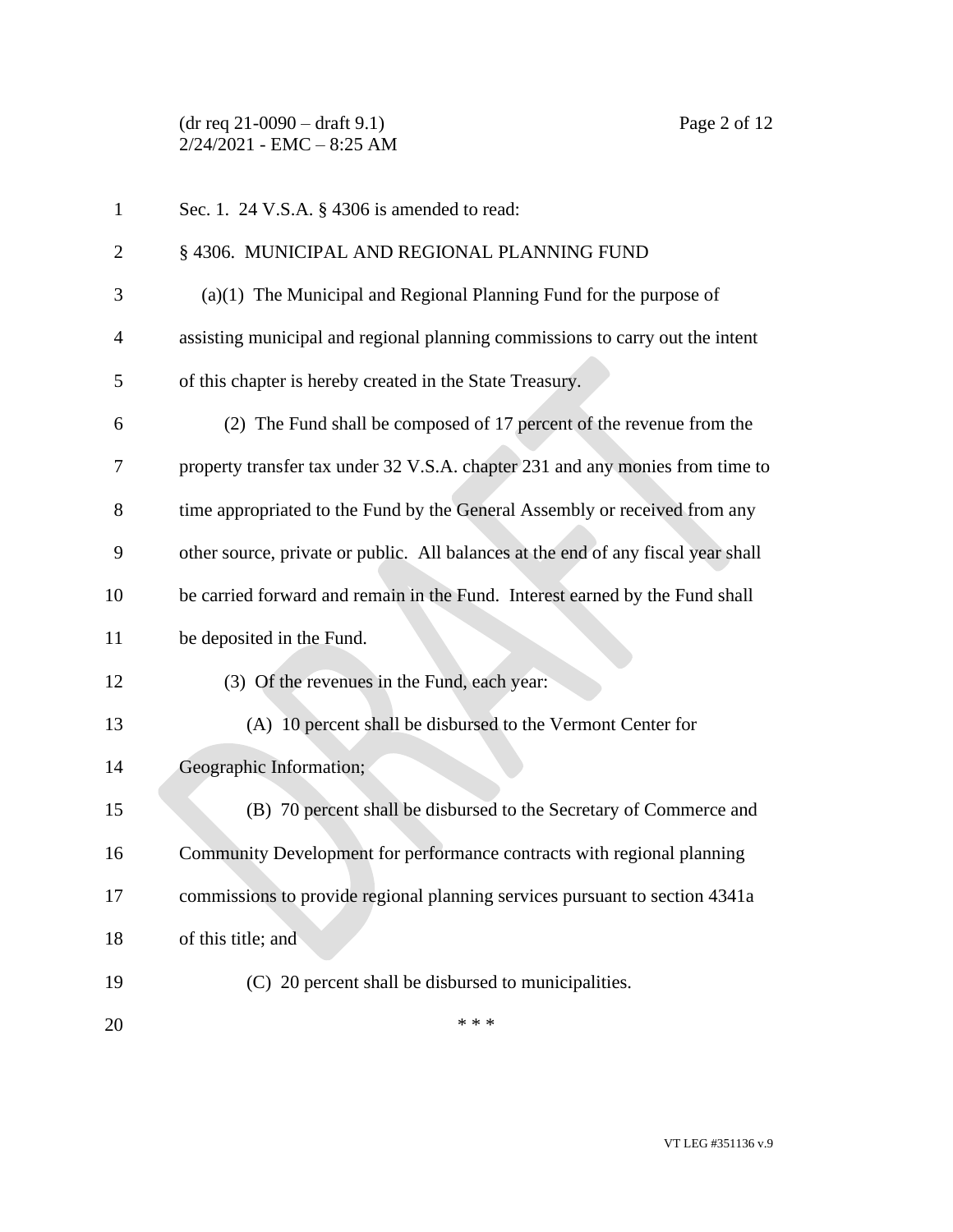(dr req 21-0090 – draft 9.1) Page 3 of 12 2/24/2021 - EMC – 8:25 AM

| $\mathbf{1}$   | (d) New funds allocated to municipalities under this section may take the       |
|----------------|---------------------------------------------------------------------------------|
| $\overline{2}$ | form of special purpose grants in accordance with section 4307 of this title.   |
| 3              | Sec. 2. 24 V.S.A. § 4307 is added to read:                                      |
| $\overline{4}$ | §4307. MUNICIPAL BYLAW MODERNIZATION GRANTS                                     |
| 5              | (a) There is created Municipal Bylaw Modernization Grants to assist             |
| 6              | municipalities in updating their land use and development bylaws. Bylaws        |
| 7              | updated under this section shall increase housing choice and opportunity in     |
| 8              | smart growth areas. The Grants shall be funded by monies allocated from the     |
| 9              | municipality allocation of the Municipal and Regional Planning Funds            |
| 10             | established in subsection $4306(a)(3)(C)$ of this title and any other monies    |
| 11             | appropriated for this purpose.                                                  |
| 12             | (b) Disbursement to municipalities shall be administered by the                 |
| 13             | Department of Housing and Community Development through a competitive           |
| 14             | process providing the opportunity for all regions and any eligible municipality |
| 15             | to compete regardless of size.                                                  |
| 16             | (c) Funds may be disbursed by the Department in installments to ensure the      |
| 17             | municipal bylaw updates meet the goals of this section.                         |
| 18             | (d) Funding may be used for mapping, the cost of regional planning              |
| 19             | commission staff or consultant time, carrying out the provisions of subchapters |
| 20             | 5 through 10 of this chapter, and any other purpose approved by the             |
| 21             | Department.                                                                     |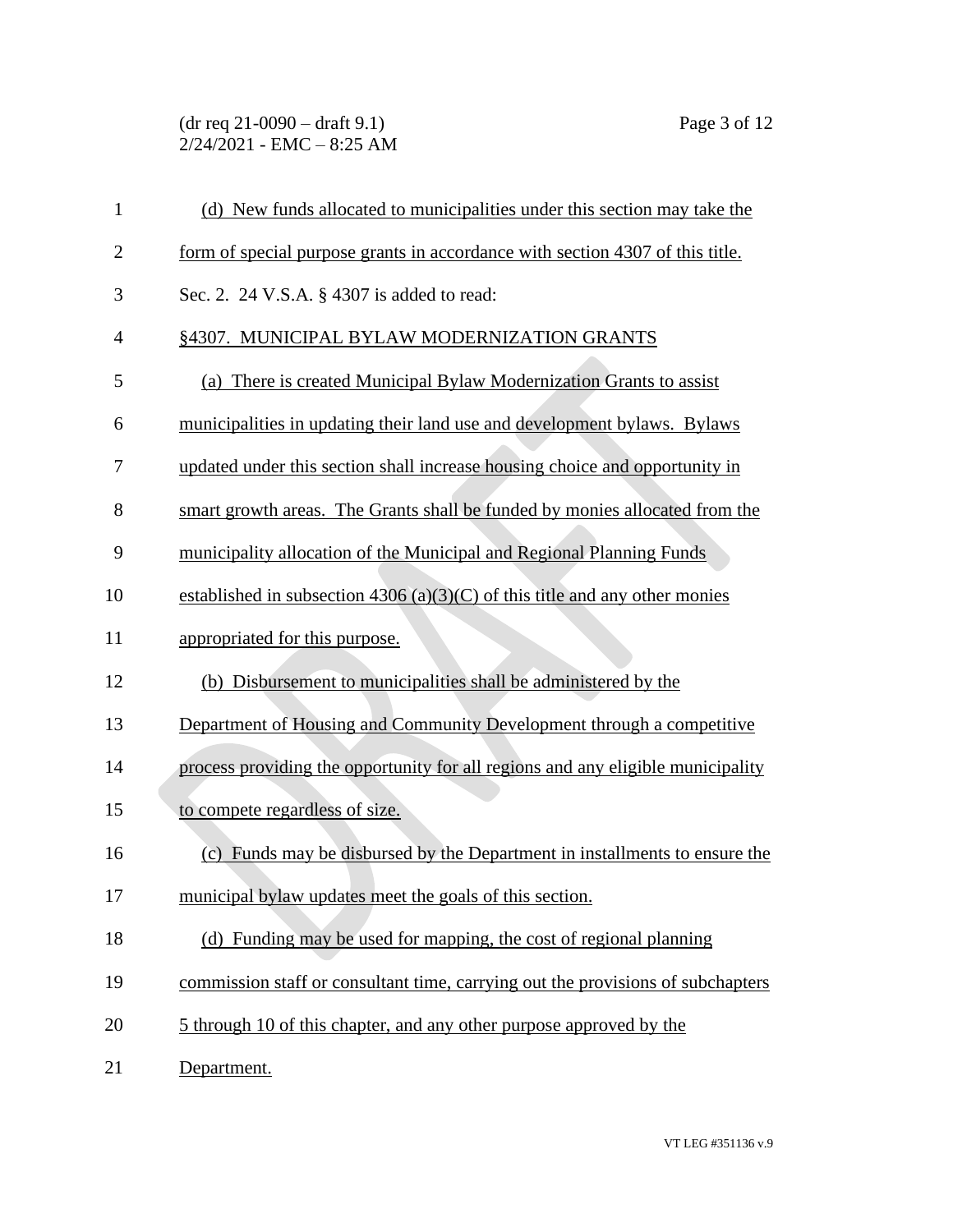(dr req 21-0090 – draft 9.1) Page 4 of 12 2/24/2021 - EMC – 8:25 AM

| $\mathbf{1}$   | (e) To be eligible for funds, a municipality shall adopt bylaws that support     |  |
|----------------|----------------------------------------------------------------------------------|--|
| $\overline{2}$ | a neighborhood development pattern that is pedestrian oriented and consistent    |  |
| 3              | with smart growth principles established in 2791 of this title. The municipality |  |
| 4              | shall commit to adopting bylaws that increase housing choice and opportunity     |  |
| 5              | in unconstrained water and sewer service areas that are located outside          |  |
| 6              | important natural resources areas and are located outside identified flood       |  |
| 7              | hazard areas and river corridors or are suitable for infill development as       |  |
| 8              | defined in §29-201 of the Vermont Flood Hazard Area and River Corridor           |  |
| 9              | Rule.                                                                            |  |
| 10             | To receive the grant, the municipality shall:<br>(f)                             |  |
| 11             | (1) identify water and sewer infrastructure and assess and identify              |  |
| 12             | constraints and constrained service areas;                                       |  |
| 13             | (2) allow duplexes within smart growth areas to the same extent that             |  |
| 14             | single-family dwellings are allowed;                                             |  |
| 15             | (3) require parking waiver provisions in appropriate smart growth areas          |  |
| 16             | and situations;                                                                  |  |
| 17             | (4) review and modify street standards that implement the complete               |  |
| 18             | streets principles as described in 19 V.S.A. § 309d and that are oriented to     |  |
| 19             | pedestrians; and                                                                 |  |
| 20             | (5) adopt dimensional, use, parking, and other standards that allow              |  |
| 21             | compact neighborhood form and support walkable lot and unit density which        |  |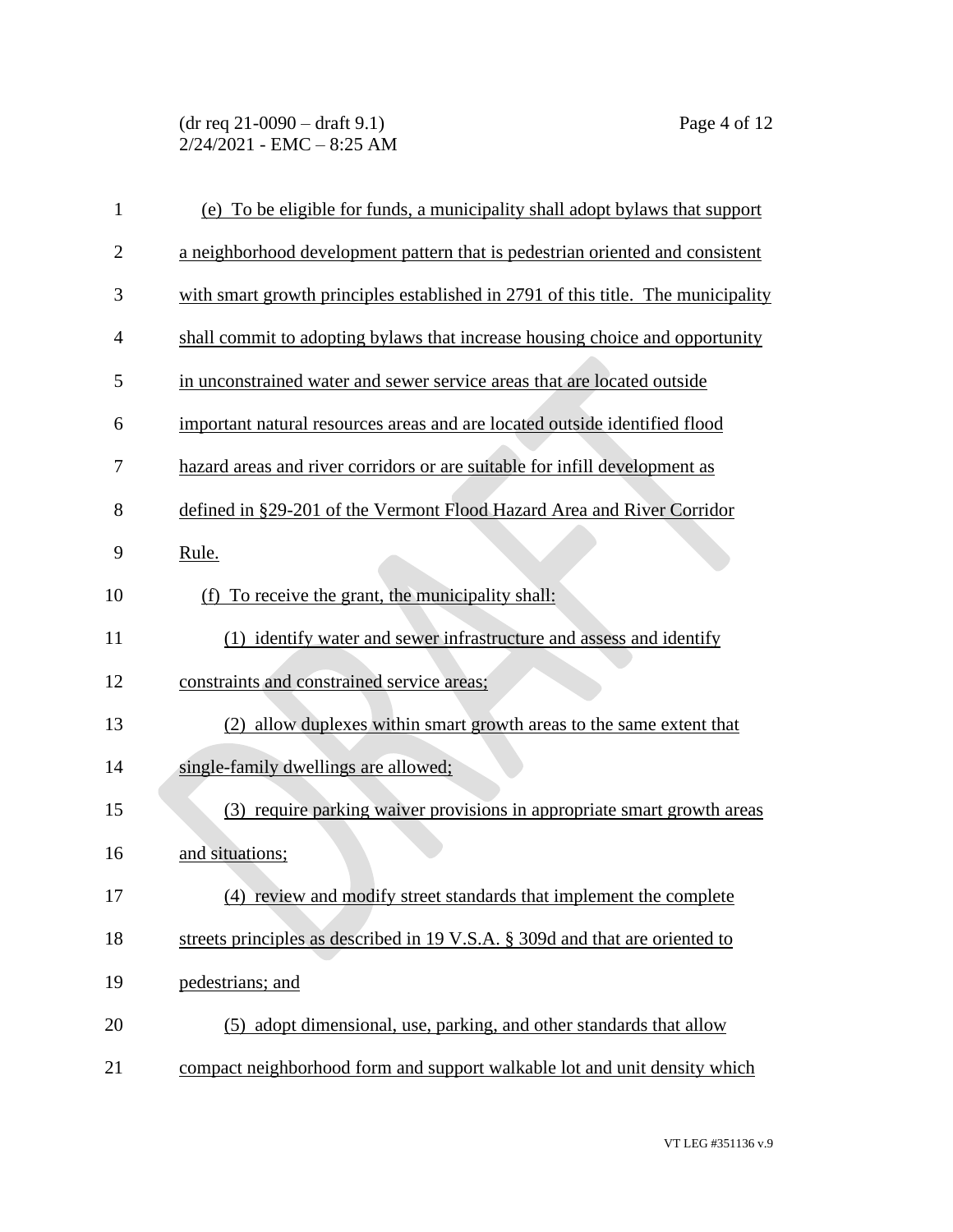(dr req 21-0090 – draft 9.1) Page 5 of 12  $2/24/2021$  - EMC - 8:25 AM

| $\mathbf{1}$   | may be achieved with a standard allowing at least four units per acre with site |
|----------------|---------------------------------------------------------------------------------|
| $\overline{2}$ | and building design standards or minimum lot sizes of at least one-quarter of   |
| 3              | an acre, or by other means established in guidelines issued by the Department.  |
| 4              | (g) The Department shall adopt guidelines to assist municipalities applying     |
| 5              | for grants under this section.                                                  |
| 6              | Sec. 3. APPROPRIATION; MUNICIPAL BYLAW MODERNIZATION                            |
| 7              | The sum of \$500,000.00 is appropriated to the Department of Housing and        |
| 8              | Community Development from the General Fund in fiscal year 2022 for the         |
| 9              | Municipal Bylaw Modernization Grants in accordance with 24 V.S.A. § 4307.       |
| 10             | Sec. 4. APPROPRIATION; TRAINING AND PERMITTING ASSISTANCE                       |
| 11             | The sum of \$100,000.00 is appropriated to the Department of Housing and        |
| 12             | Community Development from the General Fund in fiscal year 2022 to provide      |
| 13             | training and assistance in navigating the development of accessory dwelling     |
| 14             | units, missing-middle housing, and infill housing.                              |
| 15             | *** Tax Credits ***                                                             |
| 16             | Sec. 5. 32 V.S.A. § 5930aa is amended to read:                                  |
| 17             | § 5930aa. DEFINITIONS                                                           |
| 18             | As used in this subchapter:                                                     |
| 19             | (1) "Qualified applicant" means an owner or lessee of a qualified               |
| 20             | building involving a qualified project, but does not include a State or federal |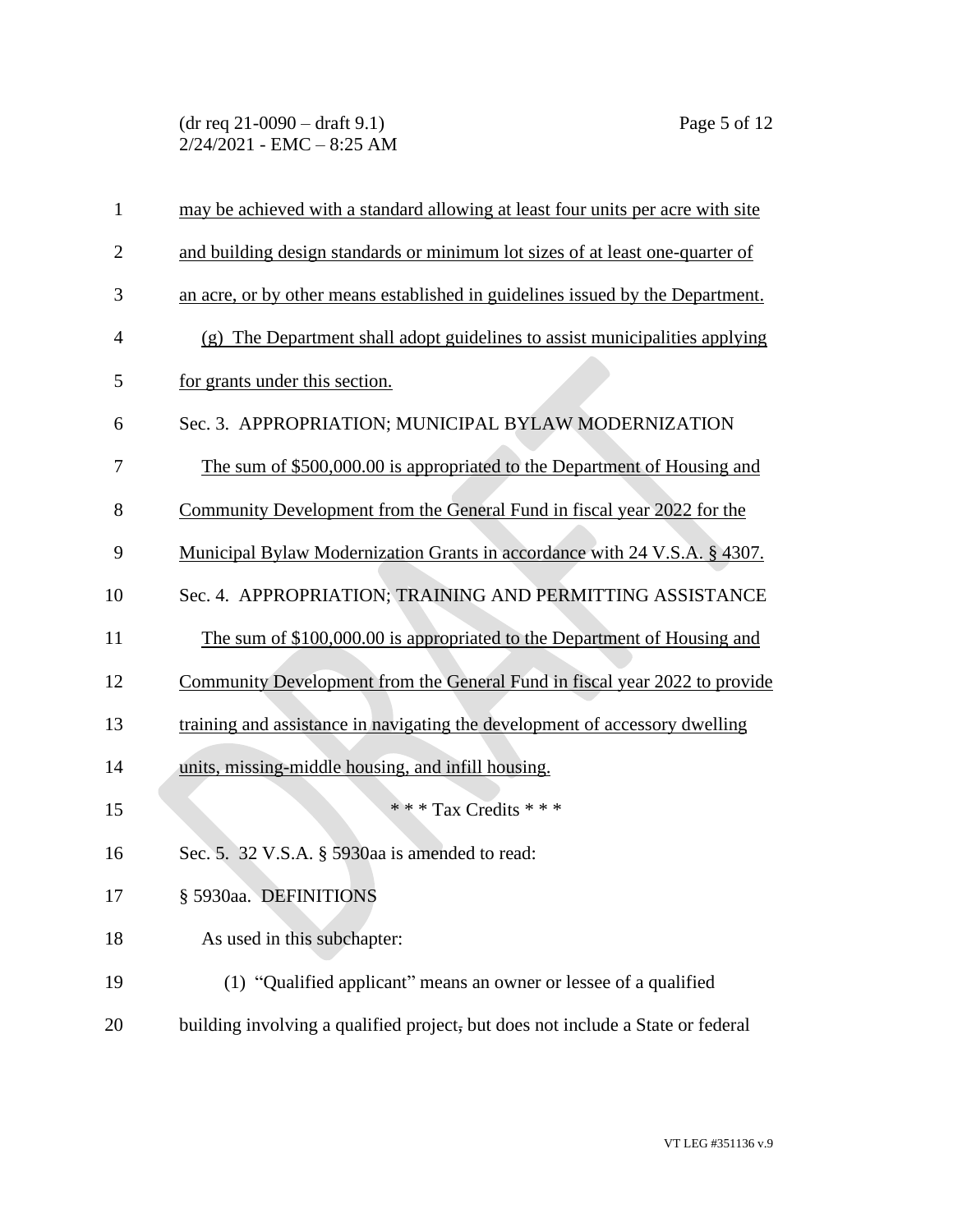| $\mathbf{1}$   | agency or a political subdivision of either; or an instrumentality of the United            |
|----------------|---------------------------------------------------------------------------------------------|
| $\overline{2}$ | States.                                                                                     |
| 3              | (2) "Qualified building" means a building built at least 30 years before                    |
| $\overline{4}$ | the date of application, located within a designated downtown $\Theta$ <sub>r</sub> village |
| 5              | center, or neighborhood development area, which, upon completion of the                     |
| 6              | project supported by the tax credit, will be an income-producing building not               |
| 7              | used solely as a single-family residence. Churches and other buildings owned                |
| 8              | by religious organization may be qualified buildings, but in no event shall tax             |
| 9              | credits be used for religious worship.                                                      |
| 10             | (3) "Qualified code improvement project" means a project:                                   |
| 11             | (A) to install or improve platform lifts suitable for transporting                          |
| 12             | personal mobility devices, limited use or limited application elevators,                    |
| 13             | elevators, sprinkler systems, and capital improvements in a qualified building,             |
| 14             | and the installations or improvements are required to bring the building into               |
| 15             | compliance with the statutory requirements and rules regarding fire prevention,             |
| 16             | life safety, and electrical, plumbing, and accessibility codes as determined by             |
| 17             | the Department of Public Safety;                                                            |
| 18             | (B) to abate lead paint conditions or other substances hazardous to                         |
| 19             | human health or safety in a qualified building; or                                          |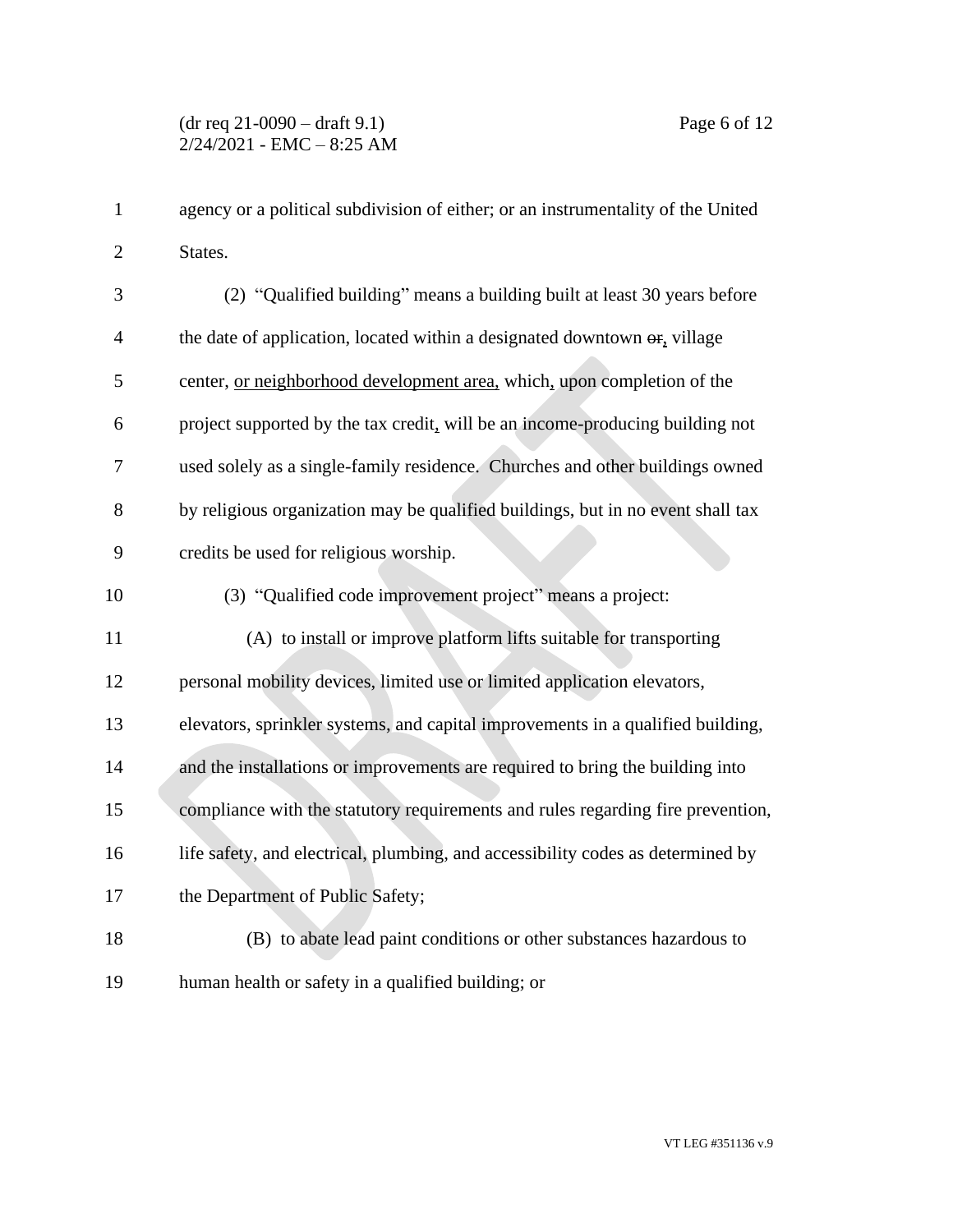## (dr req 21-0090 – draft 9.1) Page 7 of 12  $2/24/2021$  - EMC - 8:25 AM

| 1              | (C) to redevelop a contaminated property in a designated downtown                  |  |
|----------------|------------------------------------------------------------------------------------|--|
| $\overline{2}$ | or, village center, or neighborhood development area under a plan approved by      |  |
| 3              | the Secretary of Natural Resources pursuant to 10 V.S.A. § 6615a.                  |  |
| 4              | (4) "Qualified expenditures" means construction-related expenses of the            |  |
| 5              | taxpayer directly related to the project for which the tax credit is sought but    |  |
| 6              | excluding any expenses related to a private residence.                             |  |
| 7              | (5) "Qualified façade improvement project" means the rehabilitation of             |  |
| 8              | the façade of a qualified building that contributes to the integrity of the        |  |
| 9              | designated downtown or, designated village center, or neighborhood                 |  |
| 10             | development area. Façade improvements to qualified buildings listed, or            |  |
| 11             | eligible for listing, in the State or National Register of Historic Places must be |  |
| 12             | consistent with Secretary of the Interior Standards, as determined by the          |  |
| 13             | Vermont Division for Historic Preservation.                                        |  |
| 14             | * * *                                                                              |  |
| 15             | Sec. 6. 32 V.S.A. § 5930ee is amended to read:                                     |  |
| 16             | § 5930ee. LIMITATIONS                                                              |  |
| 17             | Beginning in fiscal year 2010 and thereafter, the State Board may award tax        |  |
| 18             | credits to all qualified applicants under this subchapter, provided that:          |  |
| 19             | (1) the total amount of tax credits awarded annually, together with sales          |  |
| 20             | tax reallocated under section 9819 of this title, does not exceed \$3,000,000.00.  |  |
| 21             | \$4,750,000.00;                                                                    |  |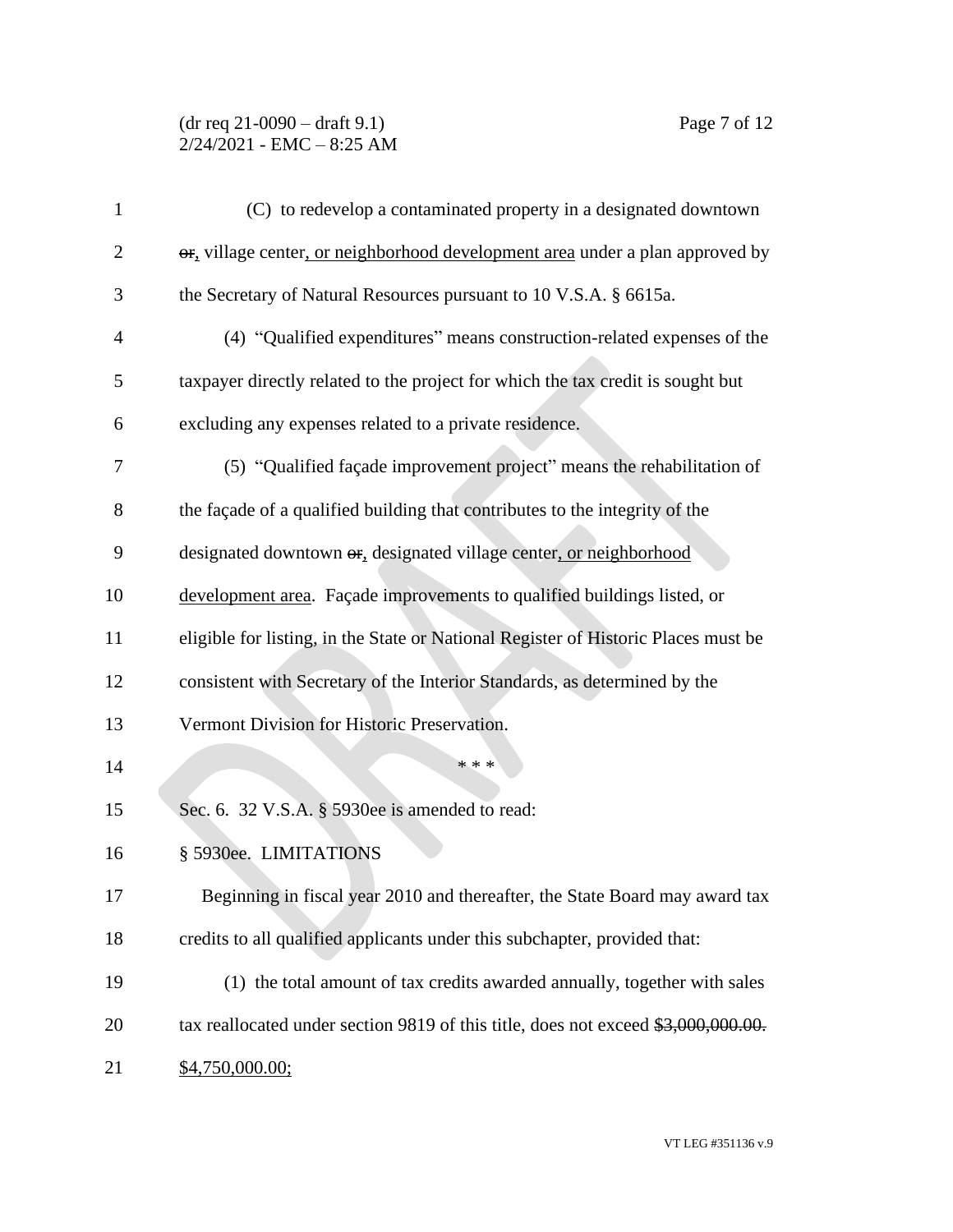|                | Page 8 of 12<br>$(dr \text{ req } 21-0090 - draft 9.1)$<br>$2/24/2021$ - EMC - 8:25 AM                |  |
|----------------|-------------------------------------------------------------------------------------------------------|--|
| 1              | * * *                                                                                                 |  |
| $\overline{2}$ | Sec. 7. 24 V.S.A. § 2793a is amended to read:                                                         |  |
| 3              | § 2793a. DESIGNATION OF VILLAGE CENTERS BY STATE BOARD                                                |  |
| 4              | * * *                                                                                                 |  |
| 5              | (c) A village center designated by the State Board pursuant to                                        |  |
| 6              | subsection (a) of this section is eligible for the following development                              |  |
| 7              | incentives and benefits:                                                                              |  |
| 8              | * * *                                                                                                 |  |
| 9              | (4) The following State tax credits for projects located in a designated                              |  |
| 10             | village center:                                                                                       |  |
| 11             | (A) A State historic rehabilitation tax credit of ten percent under                                   |  |
| 12             | $32 \text{ V.S.A. }$ § 5930 $\text{cc}(a)$ that meets the requirements for the federal rehabilitation |  |
| 13             | tax credit.                                                                                           |  |
| 14             | (B) A State façade improvement tax credit of 25 percent under                                         |  |
| 15             | 32 V.S.A. § 5930ee(b).                                                                                |  |
| 16             | A State code improvement tax credit of 50 percent under                                               |  |
| 17             | 32 V.S.A. § 5930ce(e) The Downtown and Village Center Tax Credit Program                              |  |
| 18             | described in 32 V.S.A. § 5930aa et seq.                                                               |  |
| 19             | * * *                                                                                                 |  |
| 20             | Sec. 8. 24 V.S.A. § 2793e is amended to read:                                                         |  |
| 21             | § 2793e. NEIGHBORHOOD PLANNING AREAS; DESIGNATION OF                                                  |  |

VT LEG #351136 v.9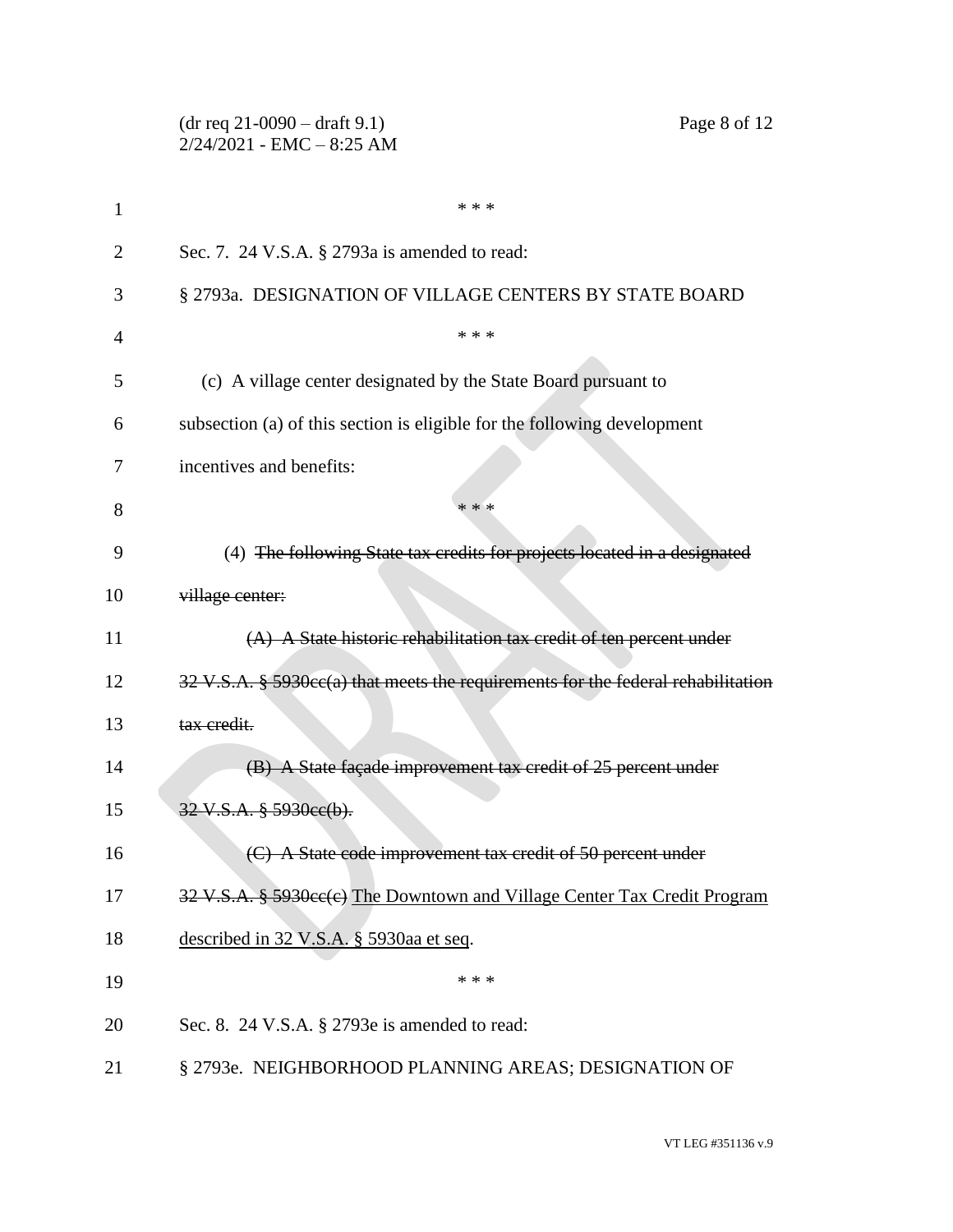| 1              | NEIGHBORHOOD DEVELOPMENT AREAS                                                    |  |
|----------------|-----------------------------------------------------------------------------------|--|
| $\overline{2}$ | * * *                                                                             |  |
| 3              | (f) Neighborhood development area incentives for developers. Once a               |  |
| $\overline{4}$ | municipality has a designated neighborhood development area or has a              |  |
| 5              | Vermont neighborhood designation pursuant to section 2793d of this title, any     |  |
| 6              | proposed development within that area shall be eligible for each of the benefits  |  |
| 7              | listed in this subsection. These benefits shall accrue upon approval by the       |  |
| 8              | district coordinator, who shall review the density requirements set forth in      |  |
| 9              | subdivision $(c)(7)$ of this section to determine benefit eligibility and issue a |  |
| 10             | jurisdictional opinion under 10 V.S.A. chapter 151 on whether the density         |  |
| 11             | requirements are met. These benefits are:                                         |  |
| 12             | (1) The the application fee limit for wastewater applications stated in           |  |
| 13             | 3 V.S.A. § 2822(j)(4)(D)- $\frac{1}{2}$                                           |  |
| 14             | (2) The the application fee reduction for residential development stated          |  |
| 15             | in 10 V.S.A. $\S$ 6083a(d).;                                                      |  |
| 16             | (3) The the exclusion from the land gains tax provided by 32 V.S.A.               |  |
| 17             | § $10002(p)$ ; and                                                                |  |
| 18             | (4) eligibility for the Downtown and Village Center Tax Credit Program            |  |
| 19             | described in 32 V.S.A. § 5930aa et seq.                                           |  |
| 20             | * * *                                                                             |  |
| 21             | Sec. 9. 24 V.S.A. § 2794 is amended to read:                                      |  |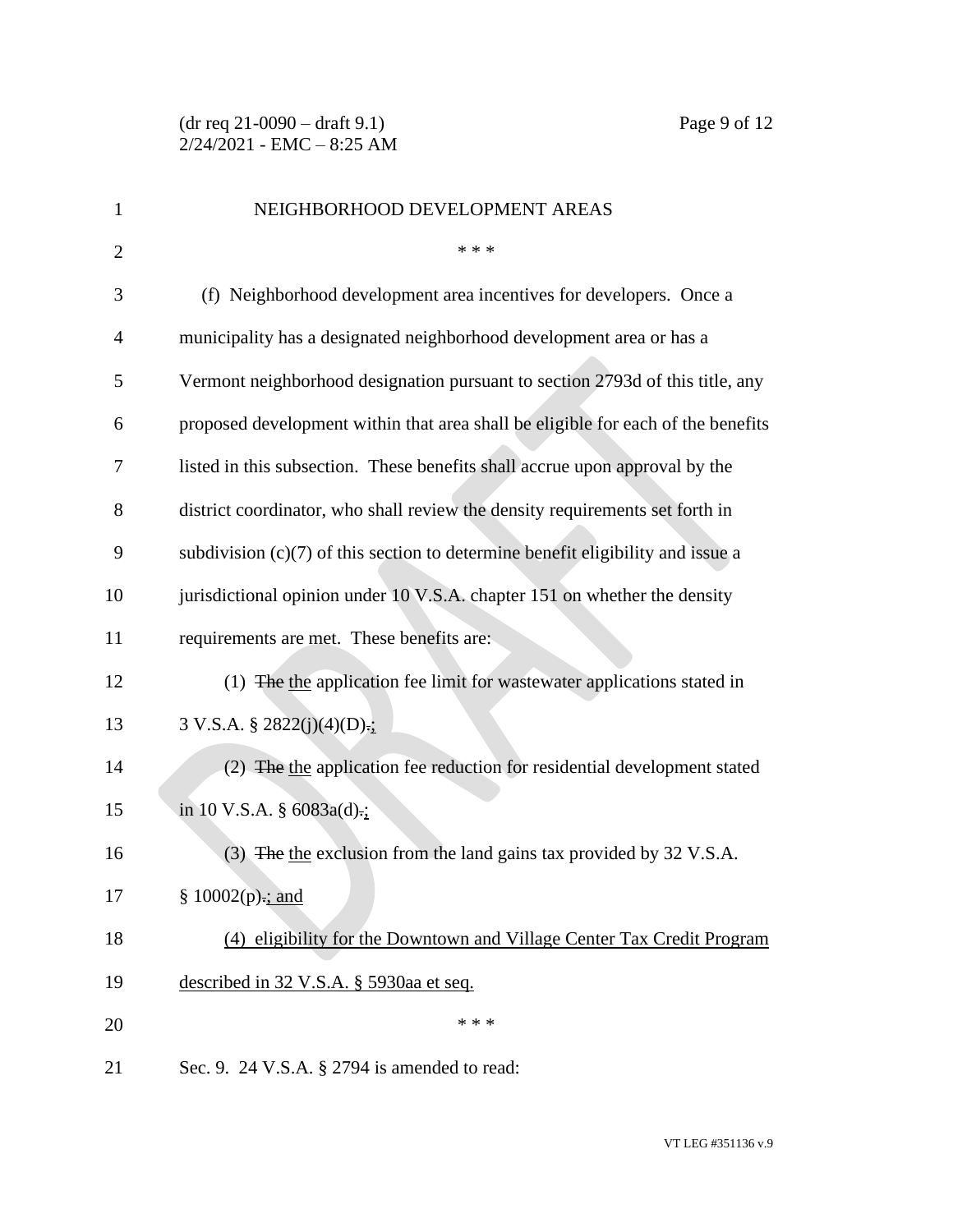(dr req 21-0090 – draft 9.1) Page 10 of 12 2/24/2021 - EMC – 8:25 AM

| $\mathbf{1}$   | § 2794. INCENTIVES FOR PROGRAM DESIGNEES                                         |  |
|----------------|----------------------------------------------------------------------------------|--|
| $\overline{2}$ | (a) Upon designation by the Vermont Downtown Development Board                   |  |
| 3              | under section 2793 of this title, a downtown development district and projects   |  |
| 4              | in a downtown development district shall be eligible for the following:          |  |
| 5              | (1) Priority consideration by any agency of the State administering any          |  |
| 6              | State or federal assistance program providing funding or other aid to a          |  |
| 7              | municipal downtown area with consideration given to such factors as the costs    |  |
| 8              | and benefits provided and the immediacy of those benefits, provided the          |  |
| 9              | project is eligible for the assistance program.                                  |  |
| 10             | (2) The following State tax credits:                                             |  |
| 11             | (A) A State historic rehabilitation tax credit of 10 percent under               |  |
| 12             | 32 V.S.A. § 5930cc(a) that meets the requirements for the federal rehabilitation |  |
| 13             | tax credit.                                                                      |  |
| 14             | (B) A State façade improvement tax credit of 25 percent under                    |  |
| 15             | 32 V.S.A. § 5930ee(b).                                                           |  |
| 16             | (C) A State code improvement tax credit of 50 percent under                      |  |
| 17             | 32 V.S.A. § 5930ee(e) The Downtown and Village Center Tax Credit Program         |  |
| 18             | described in 32 V.S.A. § 5930aa et seq.                                          |  |
| 19             | * * *                                                                            |  |
| 20             | *** Wastewater Connection Permits ***                                            |  |
| 21             | Sec. 10. 10 V.S.A. § 1974 is amended to read:                                    |  |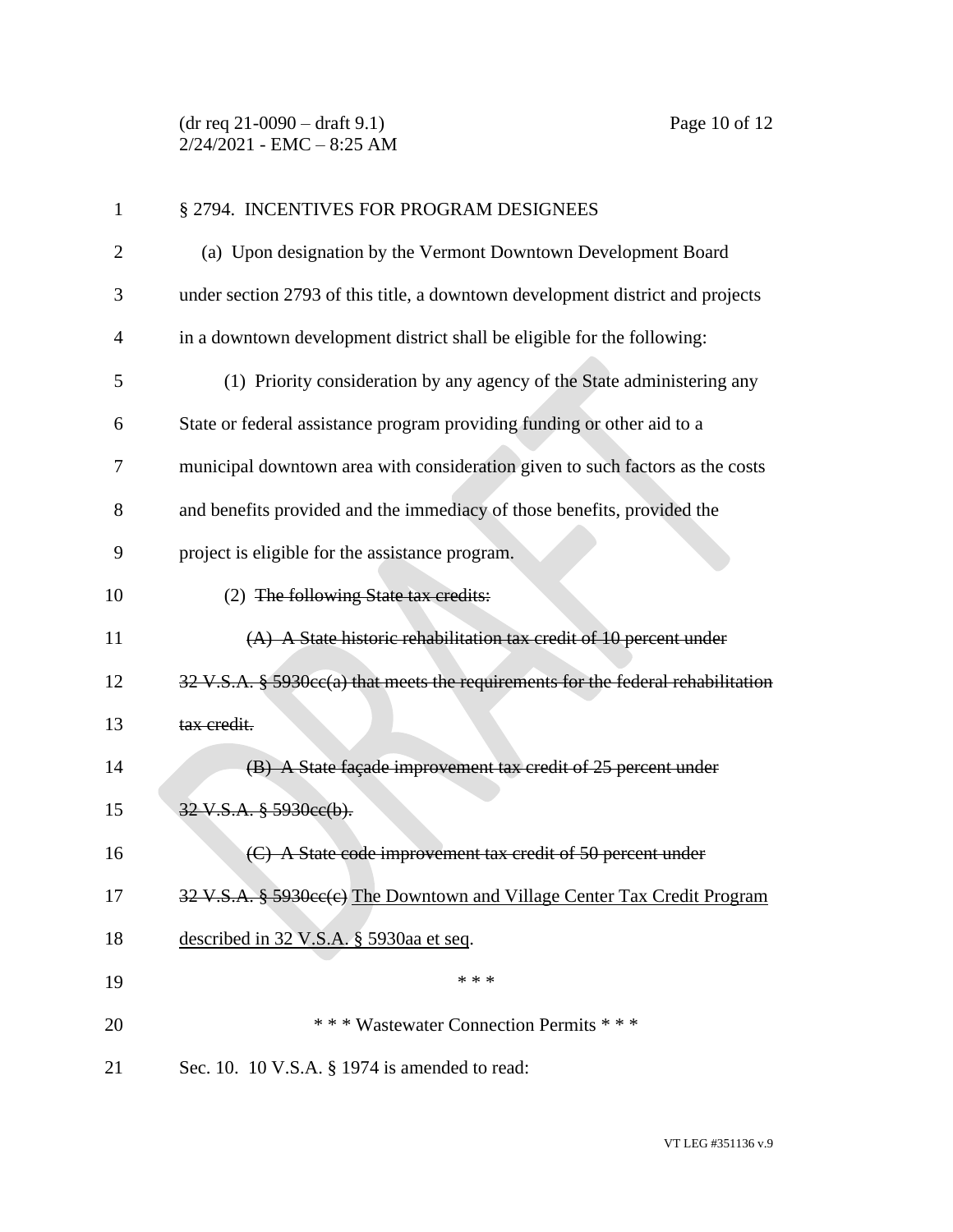|                | $(dr \text{ req } 21-0090 - draft 9.1)$<br>Page 11 of 12<br>$2/24/2021$ - EMC - 8:25 AM |
|----------------|-----------------------------------------------------------------------------------------|
| $\mathbf{1}$   | § 1974. EXEMPTIONS                                                                      |
| $\overline{2}$ | Notwithstanding any other requirements of this chapter, the following                   |
| 3              | projects and actions are exempt:                                                        |
| 4              | * * *                                                                                   |
| 5              | (9) A project completed by a person who receives an authorization from                  |
| 6              | a municipality that administers a program registered with the Secretary                 |
| 7              | pursuant to section 1983 of this title.                                                 |
| 8              | Sec. 11. 10 V.S.A. § 1983 is added to read:                                             |
| 9              | § 1983. REGISTRATION FOR MUNICIPAL WASTEWATER SYSTEM                                    |
| 10             | AND POTABLE WATER SUPPLY CONNECTIONS                                                    |
| 11             | (a) A municipality may issue an approval for a connection or an existing                |
| 12             | connection with a change in use to the municipal sanitary sewer collection line         |
| 13             | via a sanitary sewer service line or a connection to a water main via a new             |
| 14             | water service line in lieu of permits issued under this chapter, provided that the      |
| 15             | municipality documents the following in a form prescribed by the Secretary:             |
| 16             | The municipality owns or has legal control over connections to a<br>(1)                 |
| 17             | public community water system permitted pursuant to chapter 56 of this title            |
| 18             | and connections to a wastewater treatment facility permitted pursuant to                |
| 19             | chapter 47 of this title.                                                               |
| 20             | (2) The municipality shall only issue authorizations for:                               |